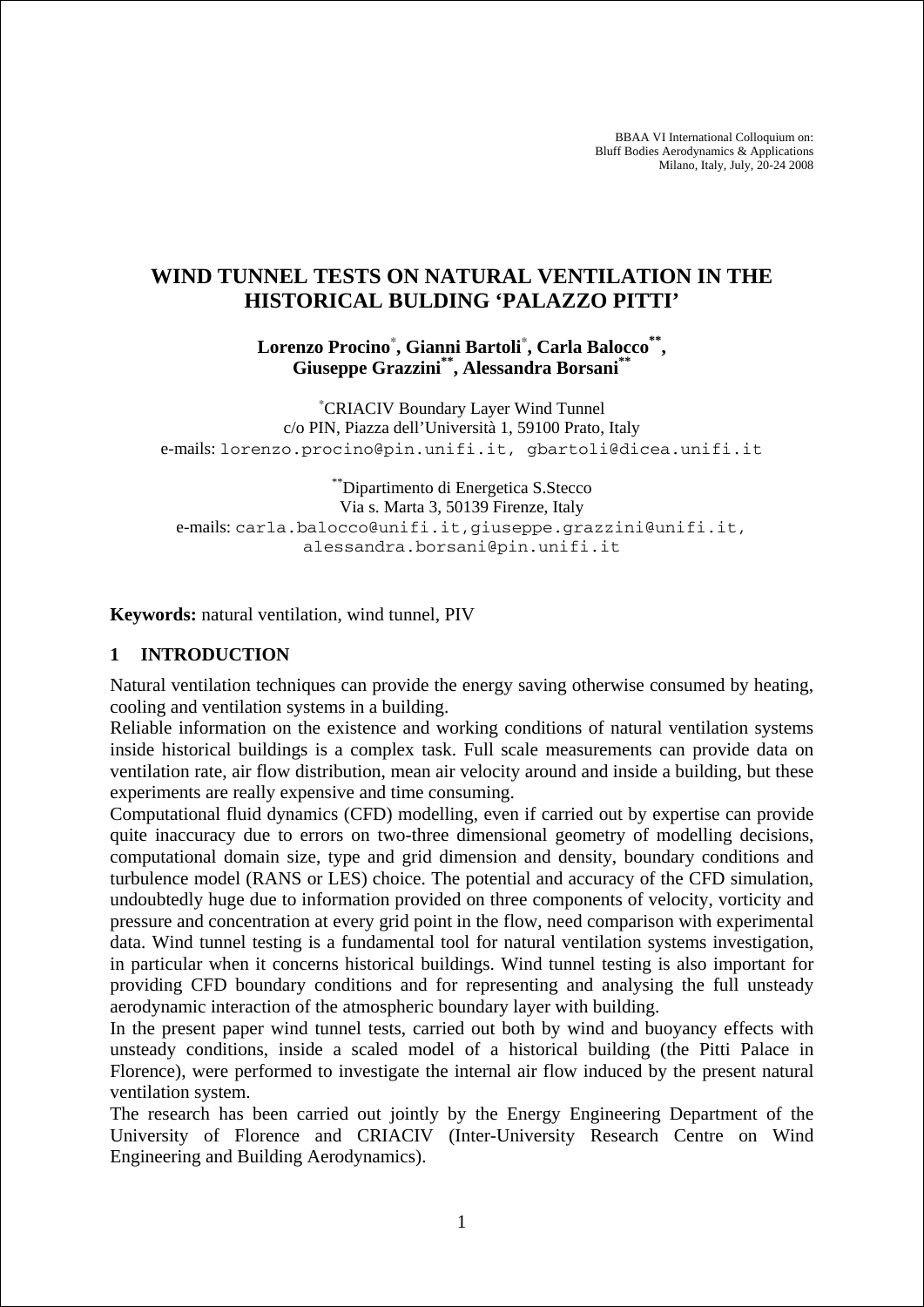## **2 THE PHYSICAL SCALED MODEL**

During a survey inside the Pitti Palace some ducts covered by grids in the floor between the ground level and the basement were noticed; these ducts let air free to circulate between the two floors.

A research program then started aimed to investigate the internal behaviour of the air fluxes in order to verify if a natural ventilation system was possible in those spaces.

The physical model used for tests was built at the Institute of Art of Florence (ISA); a 1:200 scale was chosen, suitable both for the dimensions of the wind tunnel and for maintaining the blockage effects as limited as possible.

The global size of the model then resulted in  $1.5 \times 2.0 \text{ m}$ , including the garden and the front square with surrounding buildings; these last and the part of the Palace not directly studied, were made of cork and plywood. All the doors and windows were constructed to be opened or closed. The single part of the palace that concerns the left summer apartments were made of transparent plastic and polycarbonate material so that flow visualization and PIV (Particle Image Velocimetry) measurements can be done using smoke tracer.



Figure 1. – Measuring set-up

# **3 THE BOUNDARY LAYER WIND TUNNEL TESTS**

The ventilation of the internal space was evaluated in two different settings for the following conditions:

- presence of an incoming wind from the back side of the building;
- absence of forced wind, simulation of the buoyancy effect by positioning dry ice  $(CO<sub>2</sub>)$ ice) on the Giardino di Boboli behind the building.

The purpose of this study is to verify if an internal air velocity field develops from the rooms of the basement to those at the ground level. The flow can be generated by the wind present in the garden entering through the windows at the back or by the temperature differences due to the adiabatic saturation process of the external air that flows down the Boboli Garden .

In the first testing set-up the model was positioned inside the wind tunnel where an incoming low turbulence (<1%) flow was generated at a velocity of 1.79 m/s, 2.96 m/s and 3.27 m/s.

Through PIV techniques the flow inside some rooms was measured in different configurations (opening and closing the first floor windows at the back side). The flow in the back yard was investigated to know the condition at the inlet zone.

In the second run of tests the garden was covered by a layer of dry ice in absence of forced wind; like the previous case, the flow inside the rooms and in the back yard was investigated.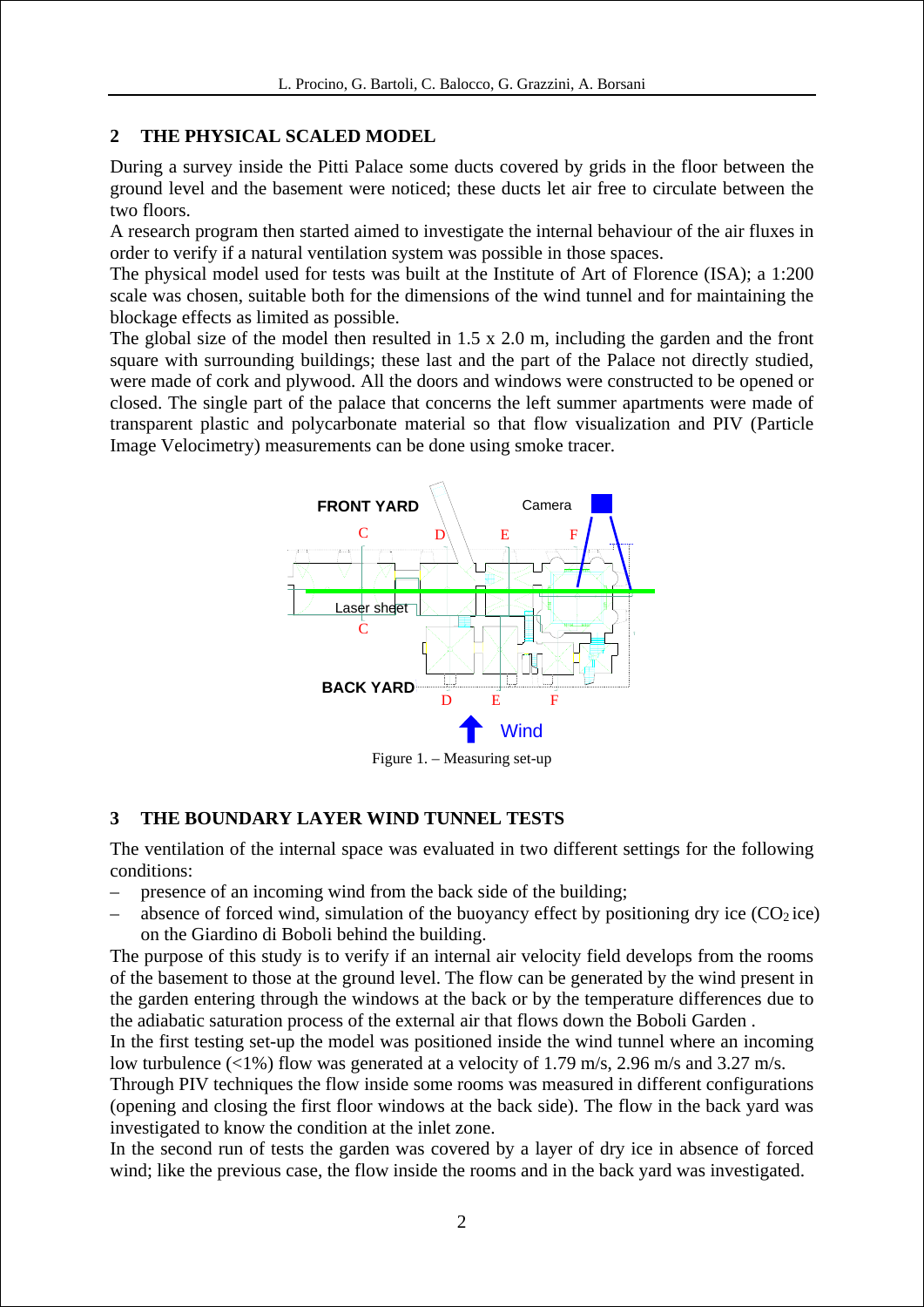

## **4 RESULTS AND DISCUSSION**

The important air flux is the one coming from the basement and reaching the ground level through the air duct positioned in the floor of the rooms. In following Figs. 3 and 4, the vectorial field of velocity and the isovelocity maps are shown.

The flow just before the back windows (inlet condition) was measured by highlighting a vertical plane in the back yard (between the Boboli Garden and the building).

An interesting consideration is that in the configuration with forced wind the flow in the zone of the back yard completely differs from the configuration with the flow generated by the evaporation of dry ice (the vorticity changes its direction).



Figure 3. – Vectorial field of velocity, configuration with closed back windows



Figure 4. – Isovelocity map, configuration with closed back windows